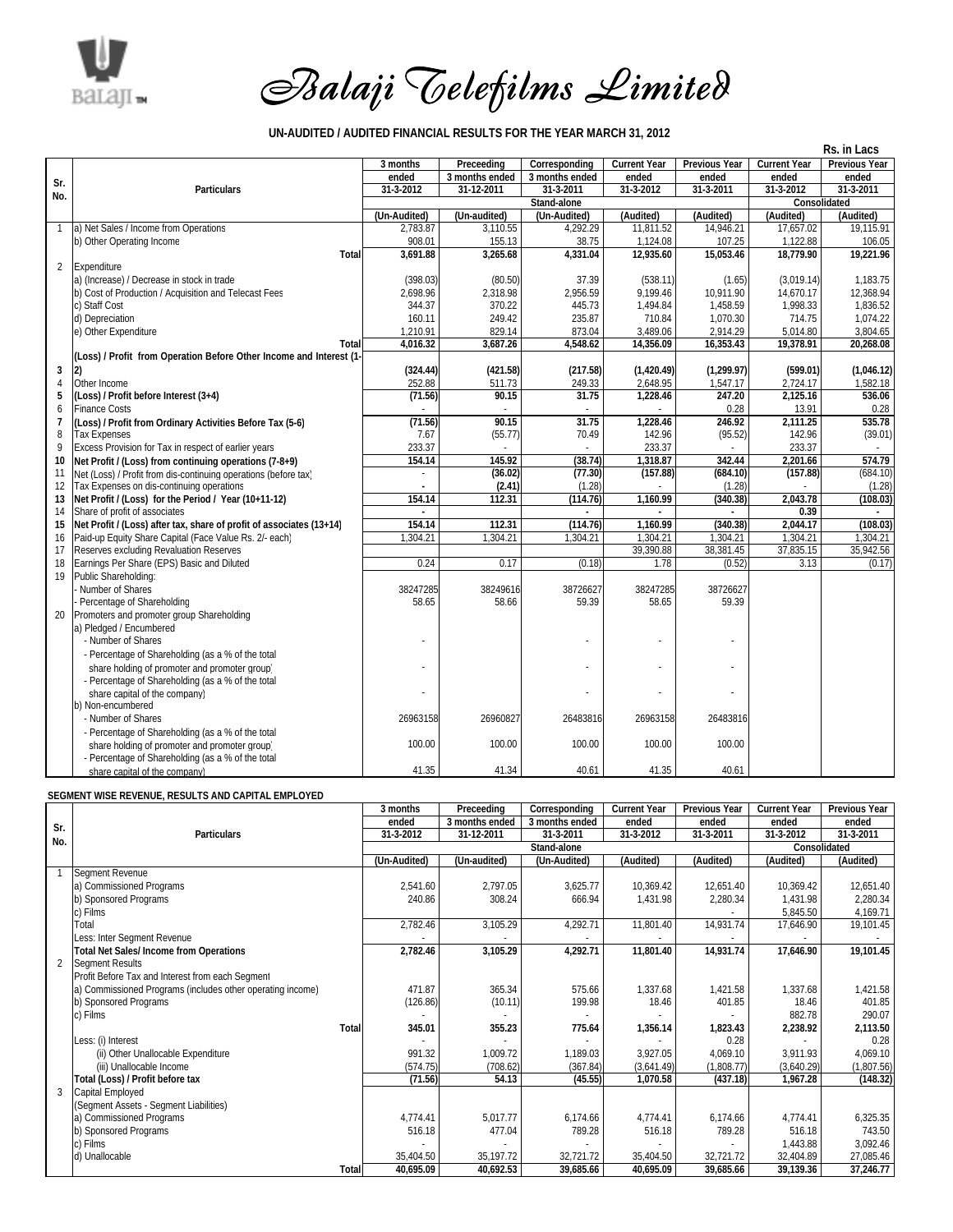## **BALAJI TELEFILMS LIMITED**

|                    |                                      |                      | <b>Stand-alone Balance Sheet</b> | <b>Consolidated Balance Sheet</b> |                      |  |
|--------------------|--------------------------------------|----------------------|----------------------------------|-----------------------------------|----------------------|--|
| <b>PARTICULARS</b> |                                      | As at March 31, 2012 | As at March 31, 2011             | As at March 31, 2012              | As at March 31, 2011 |  |
|                    |                                      | Rs. in Lacs          | Rs. in Lacs                      | Rs. in Lacs                       | Rs. in Lacs          |  |
| A                  | <b>EQUITY AND LIABILITIES</b>        |                      |                                  |                                   |                      |  |
|                    |                                      |                      |                                  |                                   |                      |  |
| 1                  | Shareholders' funds                  |                      |                                  |                                   |                      |  |
|                    | Share capital<br>(a)                 | 1,304.21             | 1,304.21                         | 1,304.21                          | 1,304.21             |  |
|                    | Reserves and surplus<br>(b)          | 39,390.88            | 38,381.45                        | 37,835.15                         | 35,942.56            |  |
|                    |                                      | 40,695.09            | 39,685.66                        | 39,139.36                         | 37,246.77            |  |
|                    |                                      |                      |                                  |                                   |                      |  |
| $\mathbf{2}$       | <b>Current liabilities</b>           |                      |                                  |                                   |                      |  |
|                    | Trade payables<br>(a)                | 1,921.38             | 1,753.35                         | 2,149.40                          | 1,863.40             |  |
|                    | Other current liabilities<br>(b)     | 738.66               | 728.72                           | 1,025.67                          | 756.61               |  |
|                    | Short-term provisions<br>(c)         | 161.58               | 176.43                           | 161.58                            | 176.43               |  |
|                    |                                      | 2,821.62             | 2,658.50                         | 3,336.65                          | 2,796.44             |  |
|                    | <b>TOTAL</b>                         | 43,516.71            | 42,344.16                        | 42,476.01                         | 40,043.21            |  |
|                    |                                      |                      |                                  |                                   |                      |  |
| в                  | <b>ASSETS</b>                        |                      |                                  |                                   |                      |  |
|                    |                                      |                      |                                  |                                   |                      |  |
| $\mathbf 1$        | <b>Non-current assets</b>            |                      |                                  |                                   |                      |  |
|                    | <b>Fixed assets</b><br>(a)           |                      |                                  |                                   |                      |  |
|                    | Tangible assets<br>(i)               | 3,167.81             | 8,567.53                         | 3,179.31                          | 8,581.41             |  |
|                    | (iii)<br>Capital work-in-progress    | 69.92                |                                  | 69.89                             |                      |  |
|                    |                                      | 3,237.73             | 8,567.53                         | 3,249.20                          | 8,581.41             |  |
|                    | (b)<br>Non-current investments       | 4,759.30             | 3,000.00                         | 1,759.69                          |                      |  |
|                    | Deferred tax assets (net)<br>(c)     | 103.23               | 5.63                             | 103.23                            | 5.63                 |  |
|                    | Long-term loans and advances<br>(d)  | 2,124.23             | 2,016.28                         | 2,523.89                          | 2,017.39             |  |
|                    |                                      | 10,224.49            | 13,589.44                        | 7,636.01                          | 10,604.43            |  |
|                    |                                      |                      |                                  |                                   |                      |  |
| $\mathbf{2}$       | <b>Current assets</b>                |                      |                                  |                                   |                      |  |
|                    | <b>Current investments</b><br>(a)    | 20,996.21            | 17,607.55                        | 20,996.21                         | 17,607.55            |  |
|                    | Inventories<br>(b)                   | 685.17               | 147.06                           | 4,302.87                          | 1,283.73             |  |
|                    | Trade receivables<br>(c)             | 3,155.08             | 5,058.63                         | 3,381.70                          | 5,063.06             |  |
|                    | (d)<br>Cash and cash equivalents     | 539.01               | 474.47                           | 602.50                            | 511.93               |  |
|                    | Short-term loans and advances<br>(e) | 7,851.27             | 5,321.37                         | 5,491.24                          | 4,826.87             |  |
|                    | (f)<br>Other current assets          | 65.48                | 145.64                           | 65.48                             | 145.64               |  |
|                    |                                      | 33,292.22            | 28,754.72                        | 34,840.00                         | 29,438.78            |  |
|                    |                                      |                      |                                  |                                   |                      |  |
|                    | <b>TOTAL</b>                         | 43,516.71            | 42,344.16                        | 42,476.01                         | 40,043.21            |  |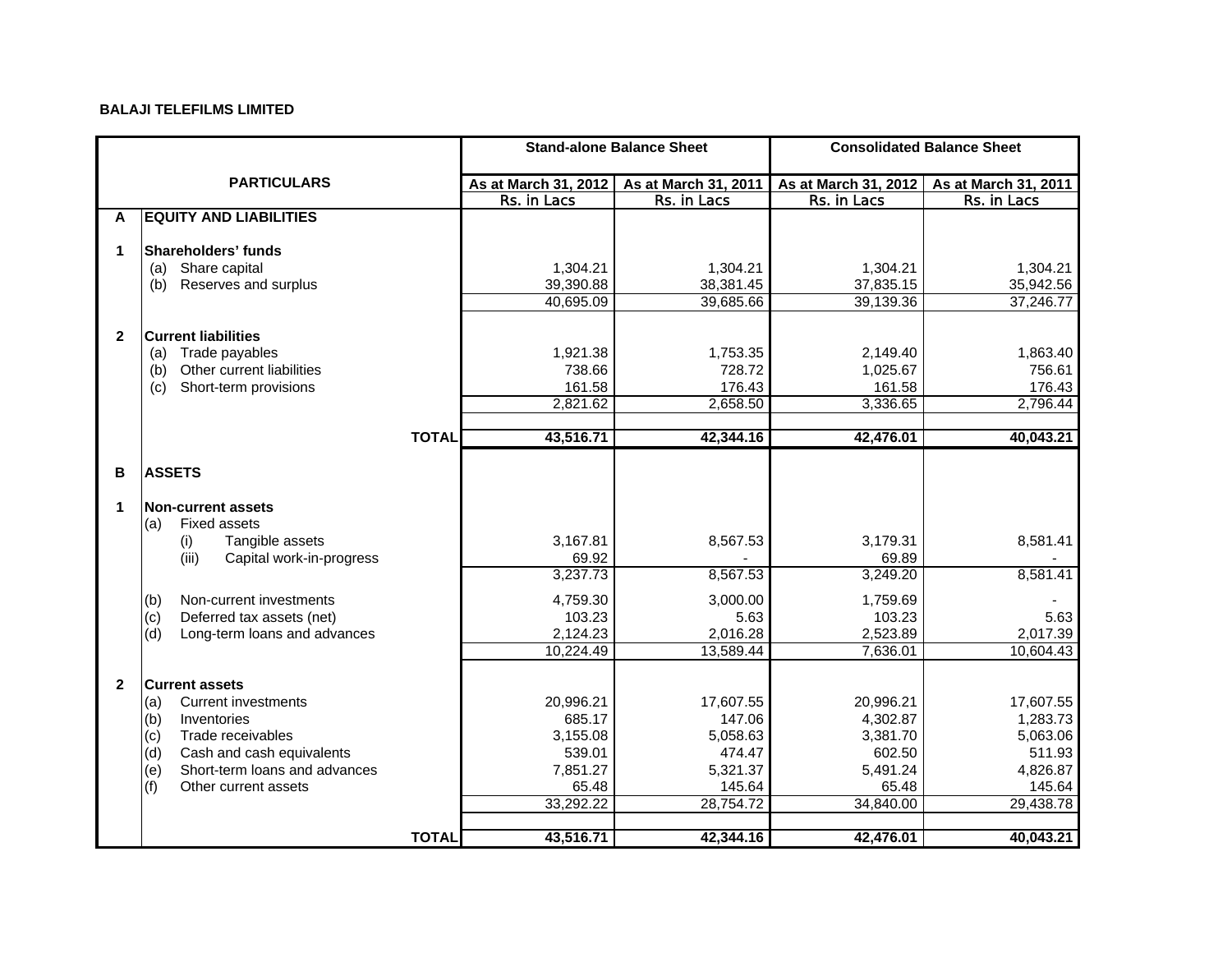## Notes:

1. The Company has obtained shareholders approval vide resolution passed through postal ballot, results whereof were declared on February 18, 2011, to sell and transfer as a going concern, on slump sale basis on such terms and conditions as are negotiated by the Board and/or the Managing Director, it's Mobile, Internet and Education division (Collectively the "Undertakings") at not less than fair value determined by an independent firm of Chartered Accountants or any other professional valuer and with effect from such date and in such manner as may be determined by the Board and/ or the Managing Director.

During the year, the Company has entered into binding business transfer agreements, to sell its Mobile and Education division for a consolidated sum of Rs. 837.00 lacs, based on fair value determined by an independent firm of Chartered Accountants. As per the terms of the agreements, the transactions would be effective on receipt of full consideration within a period not exceeding a period of 90 days from the date of the agreements. Accordingly, the net consideration of Rs.824.80 lacs has been accounted in the last quarter of the current year as "other operating income".

The Management of the Company has decided to retain the internet division within the Company.

The disclosures as required by AS 24 are as under:

Rs. in Lacs

| Details of revenue and expenses of continued and discontinued operations for standalone financial results are as follows |            |               |           |            |               |           |  |
|--------------------------------------------------------------------------------------------------------------------------|------------|---------------|-----------|------------|---------------|-----------|--|
| <b>Particulars</b>                                                                                                       | 2012       |               |           | 2011       |               |           |  |
|                                                                                                                          | Continuing | Discontinuing |           | Continuing | Discontinuing |           |  |
|                                                                                                                          | Operation  | Operation     | Total     | Operation  | Operation     | Total     |  |
| Turnover (net)                                                                                                           | 12,935.60  | 661.97        | 13,597.57 | 14,946.21  | 247.94        | 15,194.15 |  |
| Other Income                                                                                                             | 2.648.95   |               | 2.648.95  | 1.654.42   | 0.20          | 1,654.62  |  |
| Total Income                                                                                                             | 15,584.56  | 661.97        | 16,246.53 | 16,600.63  | 248.14        | 16,848.77 |  |
| <b>Total Expenditure</b>                                                                                                 | 14,356.09  | 819.85        | 15,175.95 | 16,348.52  | 932.24        | 17,280.76 |  |
| Profit / (Loss) before tax                                                                                               | 1.228.46   | (157.88)      | 1.070.58  | 252.11     | (684.10)      | (431.99)  |  |
| Provision for taxation                                                                                                   | (90.41)    |               | (90.41)   | (90.33)    | (1.28)        | (91.61)   |  |
| Profit / (Loss) after tax                                                                                                | ,318.87    | (157.88)      | 1,160.99  | 342.44     | (682.82)      | (340.38)  |  |

Rs. in Lacs

b. Details of revenue and expenses of continued and discontinued operations for consolidated financial results are as follows

| <b>Particulars</b>            | 2012       |               | 2011      |                          |               |           |
|-------------------------------|------------|---------------|-----------|--------------------------|---------------|-----------|
|                               | Continuing | Discontinuing |           | Continuing               | Discontinuing |           |
|                               | Operation  | Operation     | Total     | Operation                | Operation     | Total     |
| Turnover (net)                | 18,779.90  | 661.97        | 19,441.88 | 19.115.91                | 247.94        | 19,363.85 |
| Other Income                  | 2,724.17   |               | 2,724.17  | 1.688.23                 | 0.20          | 1,688.43  |
| Total Income                  | 21,504.08  | 661.97        | 22,166.05 | 20.804.14                | 248.14        | 21,052.28 |
| Total Expenditure             | 19,392.83  | 819.85        | 20,212.68 | 20,263.16                | 932.24        | 21,195.40 |
| Profit / (Loss) before tax    | 2.111.25   | (157.88)      | 1,953.37  | 540.98                   | (684.10)      | (143.12)  |
| Provision for taxation        | (90.41)    |               | (90.41)   | (33.82)                  | (1.28)        | (35.09)   |
| Share of profit of associates | 0.39       |               | 0.39      | $\overline{\phantom{a}}$ |               |           |
| Profit / (Loss) after tax     | 2.202.05   | (157.88)      | 2.044.17  | 574.80                   | (682.82)      | (108.03)  |

2. The Company, in the previous year, had invested in three adjacent plots of land admeasuring approximately 38,870 sq. mtrs. in aggregate, situated within the limits of Mira Bhayander Municipal Corporation. During the current quarter, the Company has sold the plots of land for a consolidated consideration aggregating to Rs.5,100.00 lacs on an 'as-is where-is' basis vide two separate transactions and has accounted for the profit on sale aggregating to Rs. 122.89 lacs (net of related expenses). Part of the land has been sold to M/s JK Developers a sole proprietary firm owned by one of the Directors of the Company.